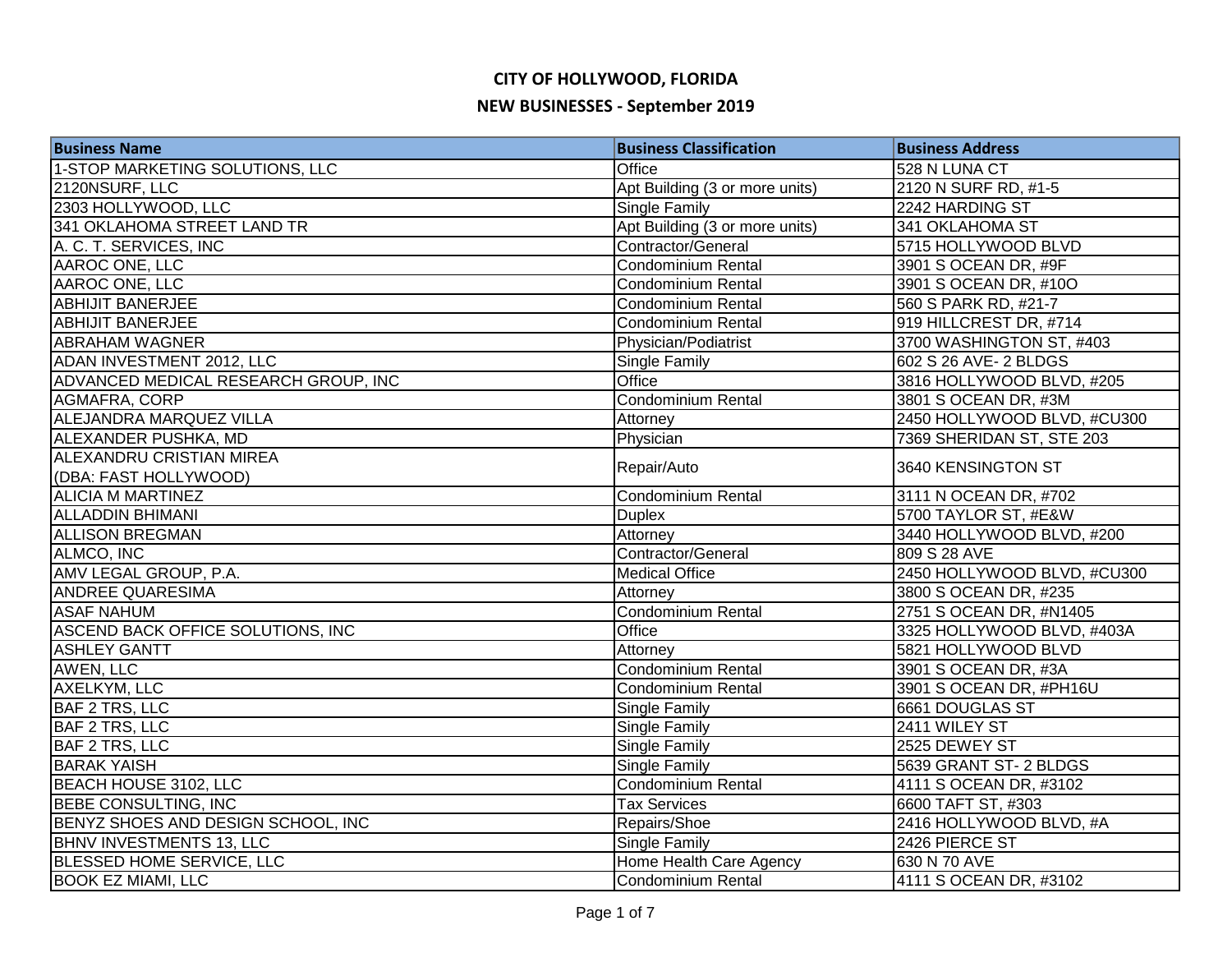| <b>Business Name</b>                  | <b>Business Classification</b>      | <b>Business Address</b>     |
|---------------------------------------|-------------------------------------|-----------------------------|
| <b>BRANDON LUCERO</b>                 |                                     |                             |
| (DBA: TMM APPLIANCE REPAIR)           | <b>Repair Service</b>               | 2450 GRANT ST               |
| <b>BRUDER INVESTMENTS, LLC</b>        | Condominium Rental                  | 4111 S OCEAN DR, #1203      |
| <b>BRUNNER INVESTMENTS, LLC</b>       | Single Family                       | 6400 JOHNSON ST             |
| <b>BUILDING DIAGNOSTICS ASSOC, PA</b> | Architect                           | 5001 BUCHANAN ST            |
| (DBA: KAREN L. WARSECK)               |                                     |                             |
| <b>CARLOS A LONDONO</b>               | Attorney                            | 5821 HOLLYWOOD BLVD         |
| <b>CARLOS DANIEL BONILLA</b>          | Chiropractor/Chiropodist            | 4001 HOLLYWOOD BLVD, #B     |
| <b>CAROLINA SZNAJDERMAN SHEIR</b>     | Attorney                            | 4000 HOLLYWOOD BLVD, #265-S |
| CASTLE PROPERTIES OF HLWD, LLC        | Apt Building (3 or more units)      | 2440 JACKSON ST, #A-D       |
| CER-TAX, INC                          | Accountant/Auditors                 | 6600 TAFT ST, 303           |
| CHI-CA CUBAN CAFE, LLC                | Restaurant/Bar                      | 118 S 20 AVE                |
| CHRISTINE GOOD                        | Condominium Rental                  | 1891 N 61 AVE, #B312        |
| <b>CLAUDIO COLICCHIO</b>              | <b>Condominium Rental</b>           | 3801 S OCEAN DR, #10B       |
| CP3 HOLLYWOOD, LLC                    |                                     |                             |
| (DBA: CLUB PILATES HLWD BCH)          | <b>Fitness Instruction/Training</b> | 3309 SHERIDAN ST            |
| <b>CRICALI PROPERTIES, LLC</b>        | Condominium Rental                  | 140 S DIXIE HWY, #537       |
| <b>CYNTHIA A RAU-SHOBE</b>            | <b>Condominium Rental</b>           | 1201 S OCEAN DR, #316S      |
| DAFER, INC                            | Condominium Rental                  | 3901 S OCEAN DR, #9C        |
| DAFER, INC                            | Condominium Rental                  | 3801 S OCEAN DR, #11F       |
| DAFER, INC                            | Condominium Rental                  | 3801 S OCEAN DR, #12M       |
| DAFER, INC                            | Condominium Rental                  | 3801 S OCEAN DR, #14Z       |
| <b>DANNY LAMAS</b>                    | Condominium Rental                  | 630 S PARK RD, #111-3       |
| DANYBEN, LLC                          | <b>Condominium Rental</b>           | 3901 S OCEAN DR, #9M        |
| <b>DARIGALE CORP</b>                  | <b>Condominium Rental</b>           | 630 S PARK RD, #17-3        |
| DAVID B. SCHATZ                       | <b>Condominium Rental</b>           | 3901 S OCEAN DR, #12U       |
| DG HOME DESIGN, LLC                   | Condominium Rental                  | 610 S PARK RD, #14-1        |
| <b>DG HOME DESIGN, LLC</b>            | Condominium Rental                  | 630 S PARK RD, #18-3        |
| <b>DG HOME DESIGN, LLC</b>            | Condominium Rental                  | 530 S PARK RD, #14-11       |
| <b>DIN HOLDINGS, LLC</b>              | Single Family                       | 2734 LINCOLN ST             |
| <b>DIXON FOG WAH YIP TRSTEE ETAL</b>  | Condominium Rental                  | 620 S PARK RD, #25-2        |
| DONALD J & ORNA SARLEY                | Condominium Rental                  | 2330 POLK ST, #10           |
| <b>DONALD SARLEY</b>                  | <b>Condominium Rental</b>           | 2330 POLK ST, #7            |
| DORADO GENERAL SERVICES, LLC          | <b>Janitorial Services</b>          | 2430 COOLIDGE ST            |
| <b>DOVE INVESTMENTS, LLC</b>          | <b>Retail Store/Stock</b>           | <b>7039 TAFT ST</b>         |
| <b>EATERS DELIGHT, LLC</b>            |                                     |                             |
| (DBA: SUB-OLOGIST)                    | Restaurant/Bar                      | 2207 HOLLYWOOD BLVD         |
| <b>EDUARD ARONOV</b>                  | Condominium Rental                  | 1600 S OCEAN DR, #12C       |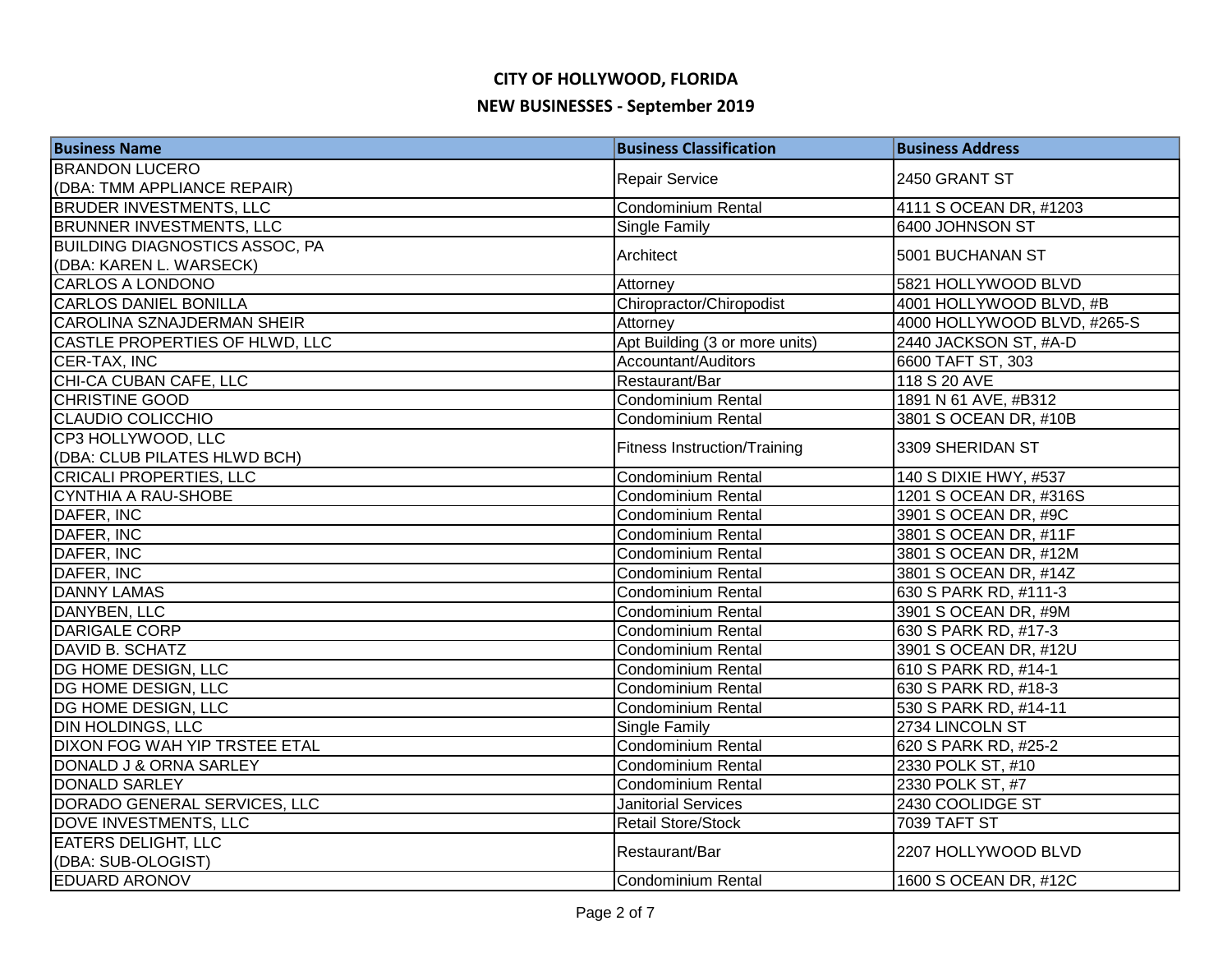| <b>Business Name</b>                       | <b>Business Classification</b> | <b>Business Address</b>  |
|--------------------------------------------|--------------------------------|--------------------------|
| <b>ELAINE CHILLMAN</b>                     | <b>Commercial Rental Units</b> | 1404 N SURF RD           |
| ELECTRONIC BILLING AND MANAGEMENT, INC     | <b>Office</b>                  | 7369 SHERIDAN ST         |
| EPIFANIA REAL ESTATE, CORP                 | Condominium Rental             | 3801 S OCEAN DR, #2U     |
| <b>EQUITY TRUST COMPANY</b>                | <b>Condominium Rental</b>      | 2839 TAYLOR ST, #6       |
| <b>ERNA DENNIS</b>                         | <b>Commercial Rental Units</b> | 1504 N SURF RD           |
| ERNEST G SAYFIE MARITAL, TR                | <b>Commercial Rental Units</b> | 2724-2736 HOLLYWOOD BLVD |
| <b>ESTELA CID</b>                          | Condominium Rental             | 140 S DIXIE HWY, #603    |
| <b>EWC REAL ESTATE US, LLC</b>             | Apt Building (3 or more units) | 918 N 18 CT              |
| <b>EWC REAL ESTATE US, LLC</b>             | Apt Building (3 or more units) | 912 N 18 CT              |
| <b>EXTREME WOODWORK, LLC</b>               | Office                         | 2800 N 29 AVE            |
| <b>FAMILY TIRE DISTRIBUTORS, INC</b>       | <b>Tire Store</b>              | 2817 PEMBROKE RD         |
| <b>FLORIDA INTERNATIONAL TERMINAL, LLC</b> | <b>Shipping Agent</b>          | 4100 MCINTOSH RD         |
| <b>FYR SFR BORROWER, LLC</b>               | Single Family                  | 6840 THOMAS ST           |
| FYR SFR BORROWER, LLC                      | Single Family                  | 1030 N 70 AVE            |
| FYR SFR BORROWER, LLC                      | Single Family                  | 5621 CLEVELAND ST        |
| FYR SFR BORROWER, LLC                      | <b>Single Family</b>           | 5731 CLEVELAND ST        |
| FYR SFR BORROWER, LLC                      | <b>Single Family</b>           | 5809 BUCHANAN ST         |
| FYR SFR BORROWER, LLC                      | <b>Single Family</b>           | 6353 JEFFERSON ST        |
| FYR SFR BORROWER, LLC                      | <b>Single Family</b>           | 6409 DAWSON ST           |
| FYR SFR BORROWER, LLC                      | <b>Single Family</b>           | 6240 MAYO ST             |
| FYR SFR BORROWER, LLC                      | <b>Single Family</b>           | 5440 FLAGLER ST          |
| FYR SFR BORROWER, LLC                      | <b>Single Family</b>           | 5445 FLETCHER ST         |
| <b>FYR SFR BORROWER, LLC</b>               | <b>Single Family</b>           | 5646 MAYO ST             |
| FYR SFR BORROWER, LLC                      | <b>Single Family</b>           | 6204 FUNSTON ST          |
| <b>FYR SFR BORROWER, LLC</b>               | <b>Single Family</b>           | 6330 RODMAN ST           |
| FYR SFR BORROWER, LLC                      | <b>Single Family</b>           | 2218 FARRAGUT ST         |
| <b>FYR SFR BORROWER, LLC</b>               | <b>Single Family</b>           | 2320 DOUGLAS ST          |
| FYR SFR BORROWER, LLC                      | <b>Single Family</b>           | 2342 RALEIGH ST          |
| <b>FYR SFR BORROWER, LLC</b>               | <b>Single Family</b>           | <b>2225 TAFT ST</b>      |
| FYR SFR BORROWER, LLC                      | <b>Single Family</b>           | 2507 HARDING ST          |
| <b>FYR SFR BORROWER, LLC</b>               | <b>Single Family</b>           | 2468 WILEY ST            |
| FYR SFR BORROWER, LLC                      | Single Family                  | 2244 MAYO ST             |
| <b>FYR SFR BORROWER, LLC</b>               | Single Family                  | <b>2623 MAYO ST</b>      |
| <b>FYR SFR BORROWER, LLC</b>               | <b>Single Family</b>           | <b>2906 MAYO ST</b>      |
| <b>FYR SFR BORROWER, LLC</b>               | <b>Single Family</b>           | 2242 WASHINGTON ST       |
| FYR SFR BORROWER, LLC                      | <b>Single Family</b>           | 2504 WILEY CT            |
| FYR SFR BORROWER, LLC                      | <b>Single Family</b>           | 2123 PLUNKETT CT         |
| FYR SFR BORROWER, LLC                      | <b>Single Family</b>           | 1858 WILEY ST            |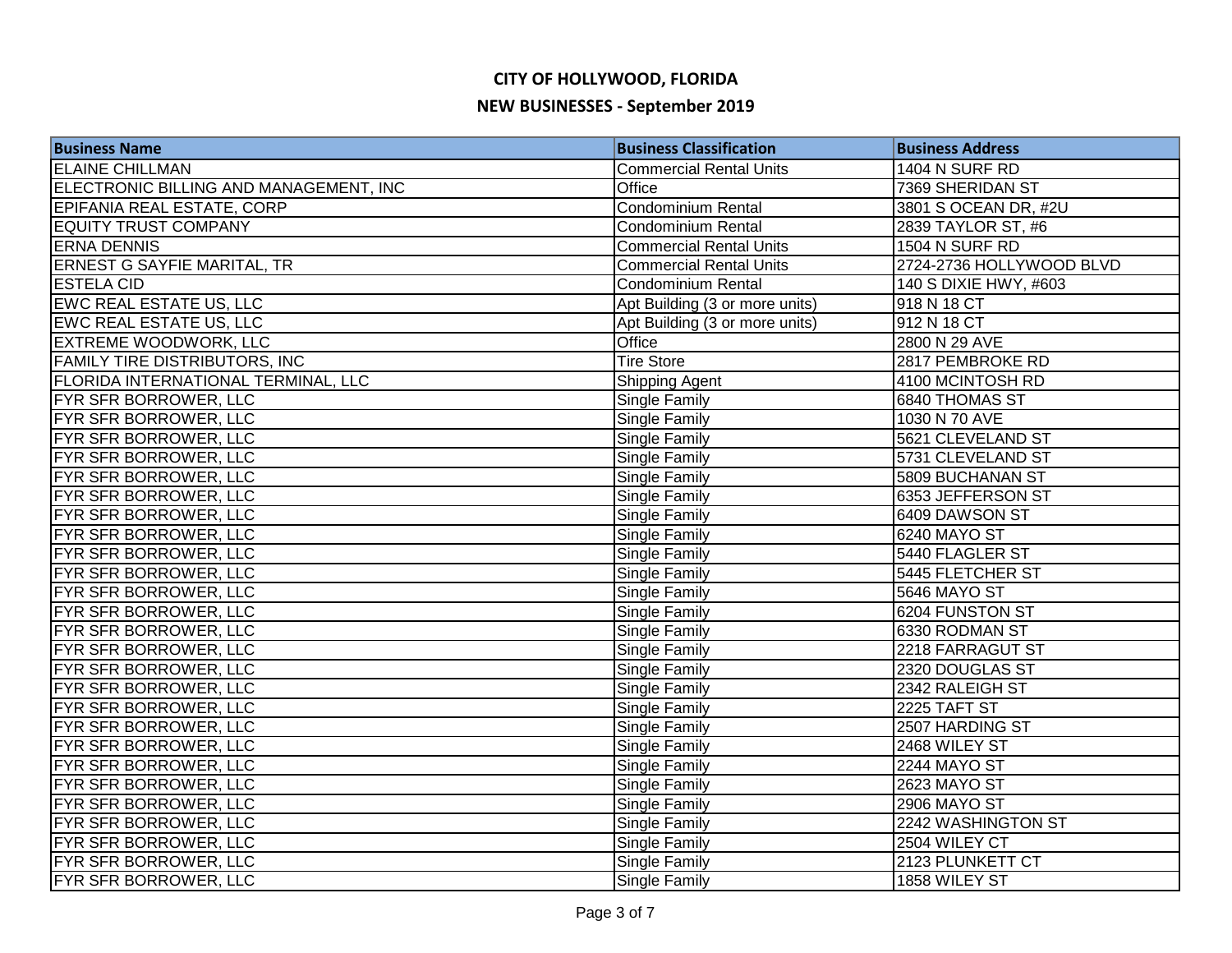| <b>Business Name</b>                                       | <b>Business Classification</b> | <b>Business Address</b>      |
|------------------------------------------------------------|--------------------------------|------------------------------|
| <b>GERSHWIN L NARRAIDOO</b>                                | Single Family                  | 411 S 56 TER                 |
| <b>GIB GAIA GROUP, LLC</b>                                 | Condominium Rental             | 300 BERKLEY RD, #210         |
| <b>GMAA PROPERTIES, LLC</b>                                | <b>Duplex</b>                  | 1314 S 20 AVE- 2 BLDGS       |
| <b>GUSTAVO LUIS CASTRO</b>                                 | Condominium Rental             | 4802 WASHINGTON ST, #3       |
| <b>HAORAN CHEN</b>                                         | Single Family                  | 7524 CLEVELAND ST            |
| HARD ROCK MOTORS, LLC                                      | <b>Auto Sales</b>              | 2110 HARDING ST              |
| <b>HB 2704, LLC</b>                                        | Condominium Rental             | 4111 S OCEAN DR, #2704       |
| <b>HB 3111, LLC</b>                                        | Condominium Rental             | 3901 S OCEAN DR, #12G        |
| <b>HB 3111, LLC</b>                                        | Condominium Rental             | 3901 S OCEAN DR, #12L        |
| HENG HENG HENG TRADING, LLC<br>(DBA: BANGKOK ASIAN MARKET) | Internet Sales                 | 2210 TAYLOR ST, #307         |
| HOLLANDERS L. MYERS                                        | Attorney                       | 5821 HOLLYWOOD BLVD          |
| HOLLYWOOD BEACH PROPERTY MAINTENANCE, LLC                  | Office                         | 2710 N OCEAN DR, #3          |
| HOLLYWOOD MEDICAL & REHABILITATION, INC                    | <b>Medical Office</b>          | 4001 HOLLYWOOD BLVD, #B      |
| HOTONIEL MARTINEZ                                          |                                |                              |
| (DBA: ABSOLUTE WINDOW CLEANING)                            | <b>Window Cleaning</b>         | 7370 HAYES ST                |
| ICONOMOV, LLC                                              | Car Wash & Detail              | 6034 FILLMORE ST             |
| <b>IGOR KOFMAN</b>                                         | <b>Single Family</b>           | 800 TYLER ST                 |
| <b>INDIGA III, LLC</b>                                     | Condominium Rental             | 3901 S OCEAN DR, #12F        |
| <b>INDIGA, LLC</b>                                         | Condominium Rental             | 3901 S OCEAN DR, #5L         |
| <b>INDIGA, LLC</b>                                         | Condominium Rental             | 3901 S OCEAN DR, #10F        |
| <b>INDIGA, LLC</b>                                         | Condominium Rental             | 3801 S OCEAN DR, #10L        |
| <b>INDIGA, LLC</b>                                         | <b>Condominium Rental</b>      | 3801 S OCEAN DR, #14B        |
| <b>INVERSIONES BATI, LLC</b>                               | Condominium Rental             | 3801 S OCEAN DR, #3H         |
| <b>IRONSHORE INDEMNITY INC</b>                             | <b>Insurance Company</b>       |                              |
| <b>ISIS VALDIVIA</b>                                       | <b>Massage Therapists</b>      | 3625 HOLLYWOOD BLVD          |
| <b>ISRAEL MOCKIN</b>                                       | <b>Single Family</b>           | 1333 DEWEY ST                |
| <b>JAIME E PERALTA</b>                                     | Insurance Agency               | 4620 HOLLYWOOD BLVD          |
| (DBA: JAIME E PERALTA AGENCY)                              |                                |                              |
| <b>JAIRO GOMEZ</b>                                         | <b>Condominium Rental</b>      | 2401 S OCEAN DR, #1001       |
| <b>JAWS PODIATRY, INC</b>                                  | <b>Medical Office</b>          | 3700 WASHINGTON ST, #403     |
| JEFFREY GROSS ASSOCIATES ARCHITECTS P.A.                   | Architect                      | 5001 BUCHANAN ST             |
| <b>JOHN LODDERHOSE</b>                                     | Condominium Rental             | 1201 S OCEAN DR, #1012N      |
| JOHN W ALLEN                                               | <b>Condominium Rental</b>      | 2031 DEWEY ST, #204          |
| JORDAN ASHTON BALDASARE                                    | Physician                      | 3251 HOLLYWOOD BLVD, STE 456 |
| <b>JOSE RODRIGO GOMEZ</b>                                  | Chiropractor/Chiropodist       | 4001 HOLLYWOOD BLVD, #B      |
| JOSEPH M & MARY LOU TOOMEY                                 | <b>Condominium Rental</b>      | 320 S SURF RD, #603          |
| <b>KAMLA BULLOCK</b>                                       | <b>Duplex</b>                  | 1950 WASHINGTON ST, #1-2     |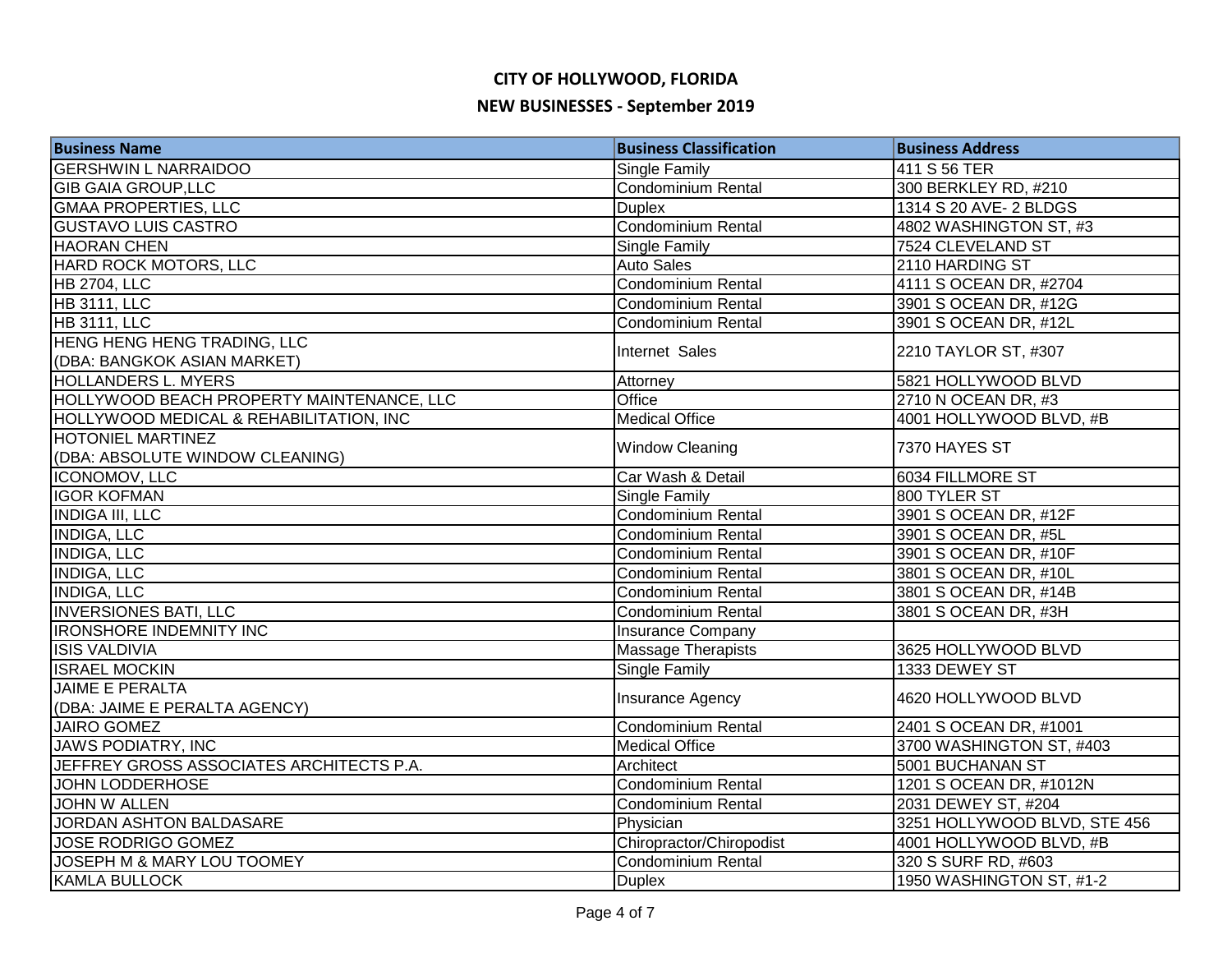| <b>Business Name</b>               | <b>Business Classification</b>     | <b>Business Address</b>   |
|------------------------------------|------------------------------------|---------------------------|
| <b>KEVIN J. MCCARTHY, MD</b>       | Physician                          | 4400 SHERIDAN ST          |
| <b>KS INTERNATIONAL GROUP CORP</b> | <b>Condominium Rental</b>          | 3801 S OCEAN DR, #2O      |
| L.A.M. AUTO REPAIR, INC            | Repair/Auto                        | 5712 RODMAN ST            |
| <b>LARA SISCA</b>                  | <b>Single Family</b>               | 2647 LIBERTY ST           |
| <b>LATESHIA FRYE</b>               | Attorney                           | 3440 HOLLYWOOD BLVD, #200 |
| LATITUD 35, LLC                    | Contractor/General                 | 2750 ADAMS ST             |
| LAURA C BLANCO, INC                | <b>Single Family</b>               | 1613 N 16 CT              |
| LEXNIN, LLC                        | Condominium Rental                 | 4111 S OCEAN DR, #2606    |
| LILYPROP8, LLC                     | Single Family                      | 5820 GRANT ST-2 BLDGS     |
| LOMAR PROPERTIES, L.C.             | Apt Building (3 or more units)     | 301-315 S CRESCENT DR     |
| LOUANI 5901, LLC                   | <b>Duplex</b>                      | 5901 N OCEAN DR           |
| LULU NAILS, LLC                    | Nail Salon                         | 4014 N 46 AVE             |
| MAGIC AUTO REFINISHER, LLC         | Car Wash & Detail                  | 5650 RODMAN ST, #3        |
| MARCELLA, INC                      | Condominium Rental                 | 1720 HARRISON ST, #15F    |
| <b>MARLEN PRIETO PINO</b>          | <b>Massage Therapists</b>          | 4001 HOLLYWOOD BLVD, #B   |
| <b>MARVIN GOTTLIEB</b>             | <b>Duplex</b>                      | 3705-3711 POLK ST-2 BLDGS |
| <b>MATTHEW E BOBULSKY</b>          | Attorney                           | 3800 S OCEAN DR, #235     |
| MERY USA, LLC                      | Condominium Rental                 | 3901 S OCEAN DR, #4M      |
| METRO MAINTENANCE SUPPLIES, CO     | Office                             | 2804 N 46 AVE, #630C      |
| MFORIA, INC                        | <b>Retail Store/Stock</b>          | 2022 WILSON ST            |
| MIAMI DADE CARDIOLOGY, LLC         | <b>Medical Office</b>              | 5700 STIRLING RD,#100     |
| MIGUEL CAVALCANTI                  | Condominium Rental                 | 2008 JACKSON ST, #C-3     |
| MIGUEL J TIO                       | <b>Single Family</b>               | 6320 GRANT ST             |
| MILANA KAPLAN, MD                  | Physician                          | 7369 SHERIDAN ST, STE 203 |
| <b>MOTORS INSURANCE, CORP</b>      | Insurance Company                  |                           |
| <b>MYLENE GARCIA BENDAMIO</b>      | Condominium Rental                 | 4001 S OCEAN DR, #2A      |
| <b>NATALIE EUSEBE</b>              | Attorney                           | 3440 HOLLYWOOD BLVD, #200 |
| NATIONAL MOVING & STORAGE, LLC     | Office                             | 3600 N 29 AVE             |
| <b>NELSON Y CARABALLO</b>          | <b>Duplex</b>                      | 6331-6333 PIERCE ST, #1-2 |
| NICOLAS LEONI                      | Condominium Rental                 | 3901 S OCEAN DR, #14G     |
| <b>NOOR FAWZY</b>                  | Attorney                           | 3440 HOLLYWOOD BLVD, #200 |
| NP ELECTRIC CORP                   | Contractor/Electrical              | 1800 N 20 AVE             |
| NUTRIADVISOR, LLC                  | <b>Consultant/Business Advisor</b> | 44 GREENS RD, #44         |
| OBI AMERICA INSURANCE COMPANY      | <b>Insurance Company</b>           |                           |
| OFC A & S, CORP                    | Condominium Rental                 | 3801 S OCEAN DR, #14O     |
| <b>ORNA SARLEY</b>                 | Condominium Rental                 | 2330 POLK ST, #3          |
| PAMPLONA CONCRETE SERVICE, INC     | <b>Pressure Cleaning</b>           | 2500 HOLLYWOOD BLVD       |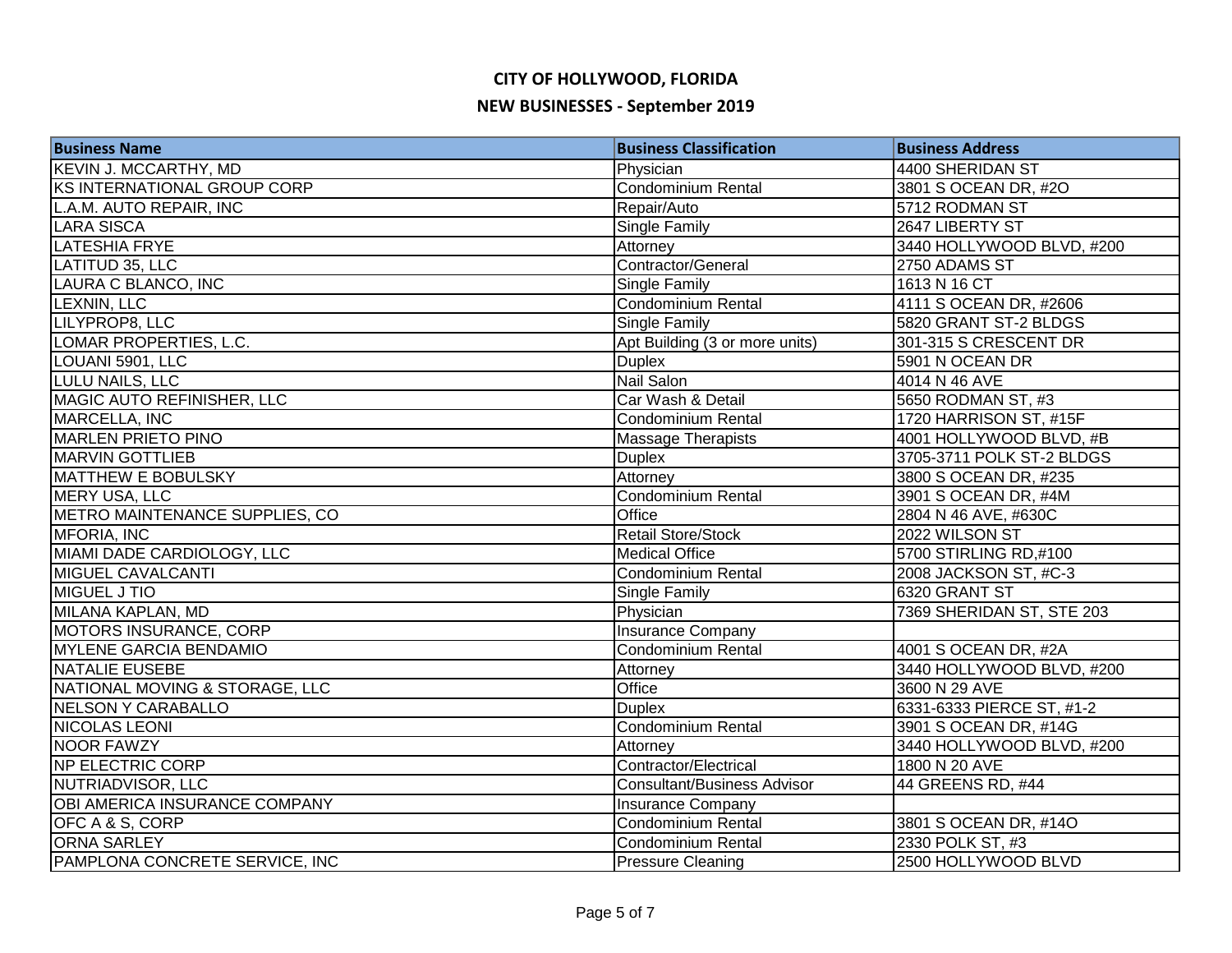| <b>Business Name</b>                | <b>Business Classification</b> | <b>Business Address</b>   |
|-------------------------------------|--------------------------------|---------------------------|
| PARTY CITY CORPORATION              | <b>Retail Store/Stock</b>      | 3791 OAKWOOD BLVD         |
| (DBA: HALLOWEEN CITY)               |                                |                           |
| <b>PASQUALE DIAZ</b>                | Condominium Rental             | 311 LIBERTY ST, #11       |
| PF RENTAL DEVELOPEMENT 2018, LLC    | Single Family                  | 6112 DEWEY ST             |
| PINAT RAMZOR, LLC                   | <b>Commercial Rental Units</b> | 425 S 21 AVE              |
| PINNACLE AT PEACE FIELD, LTD        | Leasing Company                | 2640 HOLLYWOOD BLVD       |
| PRIMO WATER OPERATIONS, LLC         | <b>Vending Machines</b>        |                           |
| <b>RAVIKANTH CHIRAVURI</b>          | Physician                      | 5700 STIRLING RD, STE 100 |
| <b>RESI SFR SUB, LLC</b>            | <b>Single Family</b>           | 5614 BRANCH ST            |
| <b>RESI SFR SUB, LLC</b>            | <b>Condominium Rental</b>      | 1816 MCKINLEY ST, #10     |
| <b>RESI SFR SUB, LLC</b>            | Condominium Rental             | 2314 JOHNSON ST, #9B      |
| <b>RESI SFR SUB, LLC</b>            | <b>Condominium Rental</b>      | 2836 FILLMORE ST, #35     |
| <b>RESI TL1 BORROWER, LLC</b>       | <b>Single Family</b>           | 1931 N 66 AVE             |
| <b>RICCIONE, LLC</b>                | Condominium Rental             | 610 S PARK RD, #33-1      |
| <b>RICHARD MARK WOLFF</b>           | Physician                      | 6101 HOLLYWOOD BLVD       |
| <b>ROBERTO WELIN</b>                | <b>Condominium Rental</b>      | 1845 PEMBROKE RD, #2-15   |
| ROSA GUILLERMINA FRAGUADA EST       | Condominium Rental             | 5300 WASHINGTON ST, #114C |
| <b>ROSA INTERNATIONAL, LLC</b>      | <b>Commercial Rental Units</b> | 4050 SW 30 AVE            |
| S.A.F.E. MANAGEMENT SB, LLC         | Office                         | 6941 TAFT ST              |
| SANTA CECILIA 1, LLC                | Condominium Rental             | 3901 S OCEAN DR, #9S      |
| SERAPA, LLC                         | Condominium Rental             | 4111 S OCEAN DR, #2801    |
| <b>SERRANO MARKET, INC</b>          | <b>Retail Store/Stock</b>      | 1940 N 30 RD              |
| SHABO'S LLC                         | Restaurant/Bar                 | 1814 HARRISON ST          |
| SHARO, LLC                          | Condominium Rental             | 3801 S OCEAN DR, #5M      |
| SHARO, LLC                          | <b>Condominium Rental</b>      | 3801 S OCEAN DR, #12E     |
| SHARO, LLC                          | Condominium Rental             | 3801 S OCEAN DR, #14N     |
| SIAN 12 B, LLC                      | <b>Condominium Rental</b>      | 4001 S OCEAN DR, #7E      |
| SIAN 12 B, LLC                      | <b>Condominium Rental</b>      | 4001 S OCEAN DR, #10C     |
| SIAN 12 B, LLC                      | Condominium Rental             | 3801 S OCEAN DR, #12B     |
| <b>SILVIA ORDONEZ</b>               | Condominium Rental             | 1720 HARRISON ST, #10H    |
| <b>SIMONA AGOSTINI</b>              | <b>Condominium Rental</b>      | 3670 N 56 AVE, #726       |
| <b>SKYCAR ENTERPRISE, INC</b>       | <b>Auto Sales</b>              | 5649 FUNSTON ST           |
| SL IMPORTS, LLC                     | Animal Boarding/Grooming       | 1637 S 21 AVE             |
| SOUTH FLORIDA COOLING & AIR, LLC    | <b>Condominium Rental</b>      | 1855 PLUNKETT ST, #403    |
| SOUTH FLORIDA DIAGNOSTIC GROUP, LLC | Technician/X-Ray/MRI           | 6030 HOLLYWOOD BLVD, #140 |
| SOVERIGN VICTORIA GRADY LIV TR      | Condominium Rental             | 1830 RADIUS DR, #806      |
| SPECTRA VITAMINS, INC               | Office                         | 7369 SHERIDAN ST, STE 203 |
| SPIRIT HALLOWEEN SUPERSTORES, LLC   | <b>Retail Store/Stock</b>      | 1735 E YOUNG CIR          |